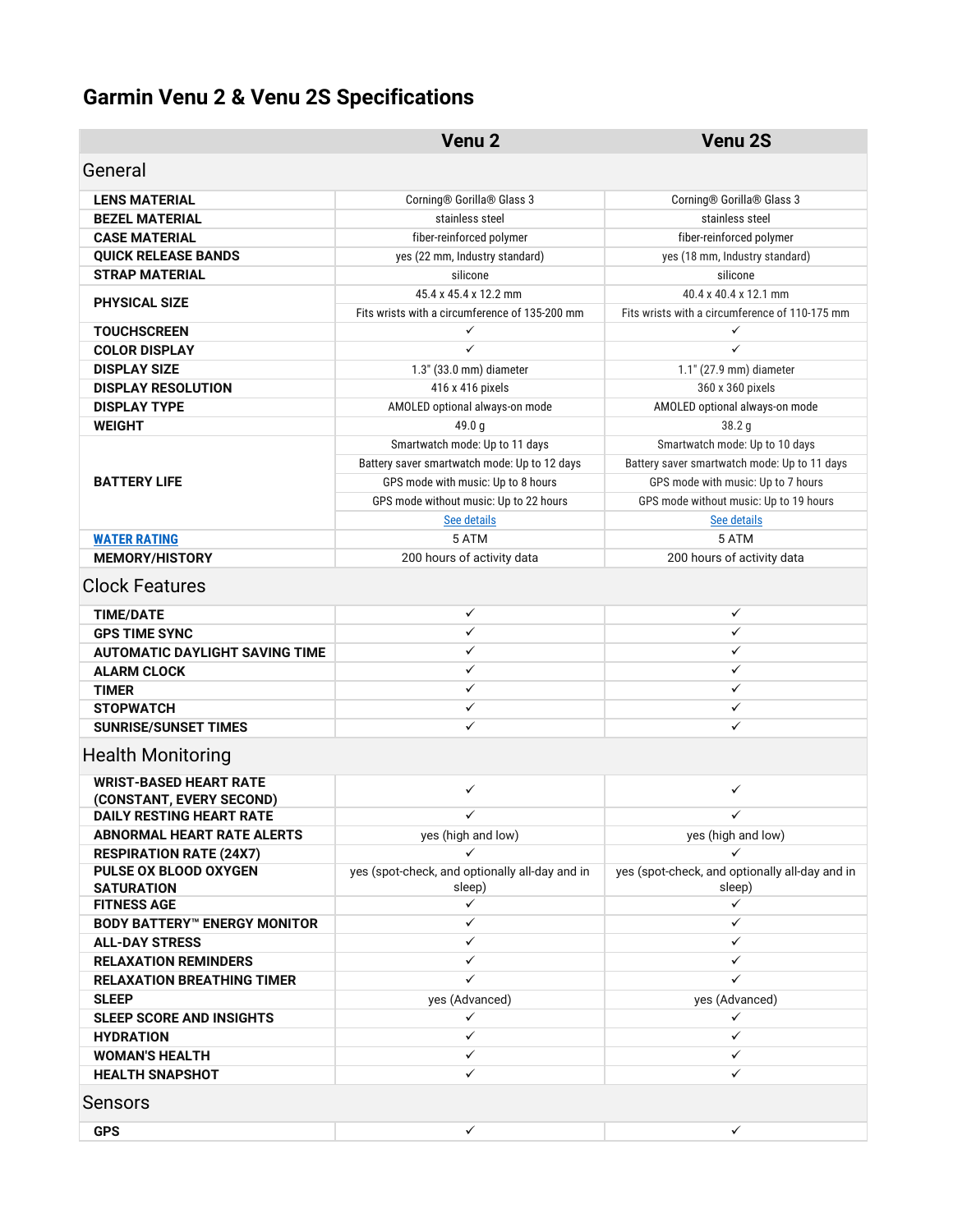| <b>GLONASS</b>                                            |  |
|-----------------------------------------------------------|--|
| <b>GALILEO</b>                                            |  |
| <b>GARMIN ELEVATE™ WRIST HEART</b><br><b>RATE MONITOR</b> |  |
| <b>BAROMETRIC ALTIMETER</b>                               |  |
| <b>COMPASS</b>                                            |  |
| <b>GYROSCOPE</b>                                          |  |
| <b>ACCELEROMETER</b>                                      |  |
| <b>THERMOMETER</b>                                        |  |
| <b>AMBIENT LIGHT SENSOR</b>                               |  |
| <b>PULSE OX BLOOD OXYGEN</b><br><b>SATURATION MONITOR</b> |  |

## Daily Smart Features

| <b>CONNECTIVITY</b>                                                                                                                | Bluetooth <sup>®</sup> , ANT+ <sup>®</sup> , Wi-Fi <sup>®</sup> | Bluetooth <sup>®</sup> , ANT+ <sup>®</sup> , Wi-Fi <sup>®</sup> |
|------------------------------------------------------------------------------------------------------------------------------------|-----------------------------------------------------------------|-----------------------------------------------------------------|
| <b>CONNECT IQ™ (DOWNLOADABLE</b><br><b>WATCH FACES, DATA FIELDS,</b>                                                               | $\checkmark$                                                    | $\checkmark$                                                    |
| <b>WIDGETS AND APPS)</b><br><b>SMART NOTIFICATIONS</b>                                                                             | $\checkmark$                                                    | $\checkmark$                                                    |
| <b>TEXT RESPONSE/REJECT PHONE</b>                                                                                                  |                                                                 |                                                                 |
| CALL WITH TEXT (ANDROID™ ONLY)                                                                                                     | $\checkmark$                                                    | $\checkmark$                                                    |
| <b>CALENDAR</b>                                                                                                                    | $\checkmark$                                                    | ✓                                                               |
| <b>WEATHER</b>                                                                                                                     | ✓                                                               | ✓                                                               |
| <b>CONTROLS SMARTPHONE MUSIC</b>                                                                                                   | ✓                                                               | ✓                                                               |
| <b>PLAYS AND CONTROLS WATCH</b><br><b>MUSIC</b>                                                                                    | $\checkmark$                                                    | $\checkmark$                                                    |
| <b>MUSIC STORAGE</b>                                                                                                               | up to 650 songs                                                 | up to 650 songs                                                 |
| <b>FIND MY PHONE</b>                                                                                                               | ✓                                                               | $\checkmark$                                                    |
| <b>FIND MY WATCH</b>                                                                                                               | ✓                                                               | ✓                                                               |
| <b>SMARTPHONE COMPATIBILITY</b>                                                                                                    | iPhone®, Android™                                               | iPhone®, Android™                                               |
| <b>PAIRS WITH GARMIN CONNECT™</b><br><b>MOBILE</b>                                                                                 | $\checkmark$                                                    | $\checkmark$                                                    |
| <b>GARMIN PAY™</b>                                                                                                                 | $\checkmark$                                                    | $\checkmark$                                                    |
| <b>Safety and Tracking Features</b>                                                                                                |                                                                 |                                                                 |
| <b>LIVETRACK</b>                                                                                                                   | $\checkmark$                                                    | $\checkmark$                                                    |
| <b>INCIDENT DETECTION DURING</b><br><b>SELECT ACTIVITIES</b>                                                                       | $\checkmark$                                                    | $\checkmark$                                                    |
| <b>ASSISTANCE</b>                                                                                                                  | ✓                                                               | $\checkmark$                                                    |
| <b>Activity Tracking Features</b>                                                                                                  |                                                                 |                                                                 |
| <b>STEP COUNTER</b>                                                                                                                | $\checkmark$                                                    | $\checkmark$                                                    |
| <b>MOVE BAR (DISPLAYS ON DEVICE</b><br>AFTER A PERIOD OF INACTIVITY;<br><b>WALK FOR A COUPLE OF MINUTES TO</b><br><b>RESET IT)</b> | $\checkmark$                                                    | $\checkmark$                                                    |
| <b>AUTO GOAL (LEARNS YOUR ACTIVITY</b><br>LEVEL AND ASSIGNS A DAILY STEP<br>GOAL)                                                  | $\checkmark$                                                    | $\checkmark$                                                    |
| <b>CALORIES BURNED</b>                                                                                                             | $\checkmark$                                                    | $\checkmark$                                                    |
| <b>FLOORS CLIMBED</b>                                                                                                              | $\checkmark$                                                    | $\checkmark$                                                    |
| <b>DISTANCE TRAVELED</b>                                                                                                           | $\checkmark$                                                    | $\checkmark$                                                    |
| <b>INTENSITY MINUTES</b>                                                                                                           | $\checkmark$                                                    | $\checkmark$                                                    |
| <b>TRUEUP™</b>                                                                                                                     | $\checkmark$                                                    | $\checkmark$                                                    |
| <b>MOVE IO™</b>                                                                                                                    | $\checkmark$                                                    | $\checkmark$                                                    |
| <b>GARMIN CONNECT™ CHALLENGES</b><br><b>APP</b>                                                                                    | $\checkmark$                                                    | $\checkmark$                                                    |
| <b>Gym &amp; Fitness Equipment</b>                                                                                                 |                                                                 |                                                                 |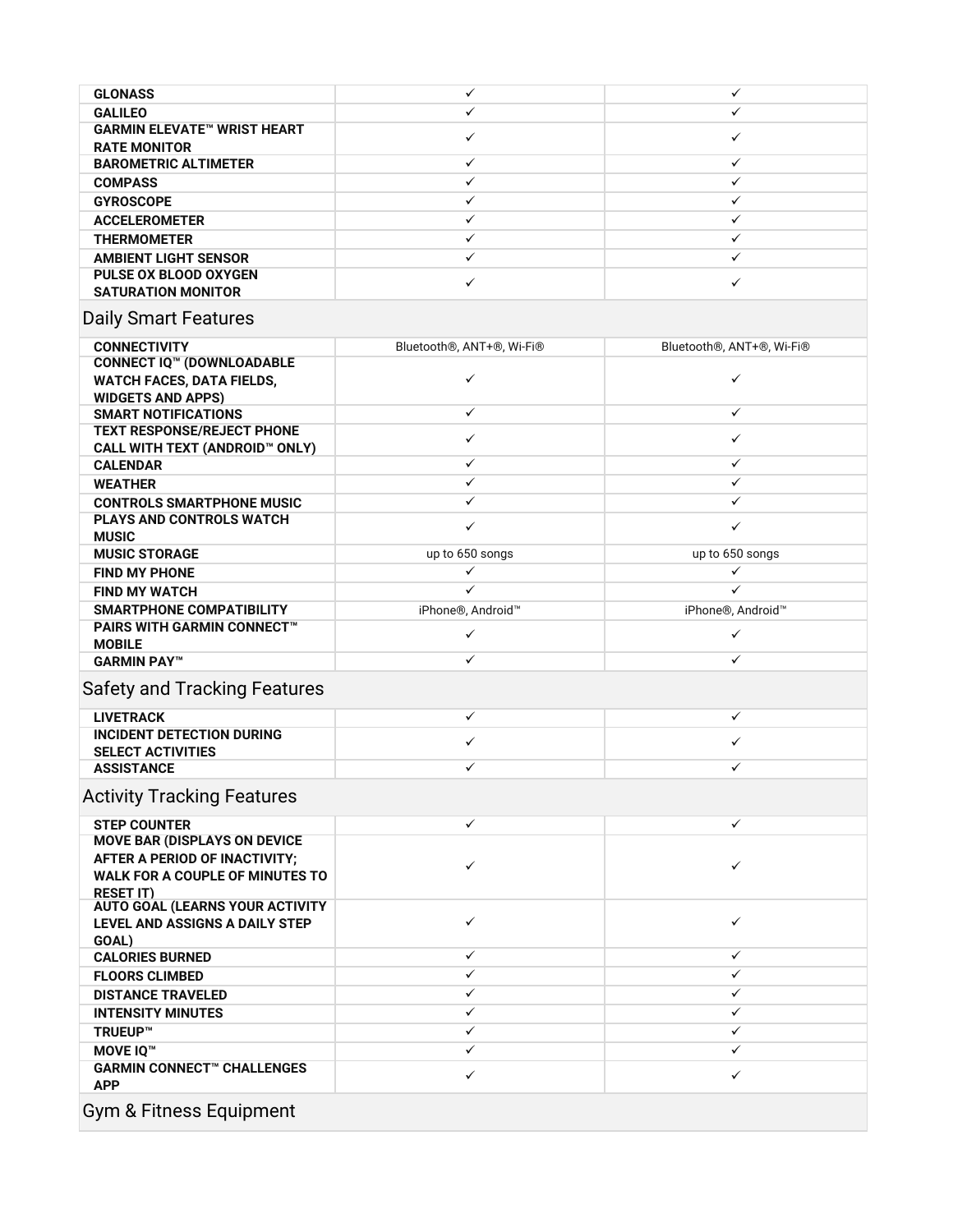| <b>AVAILABLE GYM ACTIVITY PROFILES</b>                                             | Strength, Cardio, HIIT and Elliptical Training, Stair<br>Stepping, Floor Climbing, Indoor Rowing, Yoga,<br>Pilates and Breathwork | Strength, Cardio, HIIT and Elliptical Training,<br>Stair Stepping, Floor Climbing, Indoor Rowing,<br>Yoga, Pilates and Breathwork |
|------------------------------------------------------------------------------------|-----------------------------------------------------------------------------------------------------------------------------------|-----------------------------------------------------------------------------------------------------------------------------------|
| <b>CARDIO WORKOUTS</b>                                                             | ✓                                                                                                                                 | ✓                                                                                                                                 |
| <b>STRENGTH WORKOUTS</b>                                                           | $\checkmark$                                                                                                                      | $\checkmark$                                                                                                                      |
| <b>HIIT WORKOUTS</b>                                                               | $\checkmark$                                                                                                                      | $\checkmark$                                                                                                                      |
| <b>YOGA WORKOUTS</b>                                                               | $\checkmark$                                                                                                                      | $\checkmark$                                                                                                                      |
| <b>PILATES WORKOUTS</b>                                                            | $\checkmark$                                                                                                                      | $\checkmark$                                                                                                                      |
| <b>ON-SCREEN WORKOUT ANIMATIONS</b>                                                | $\checkmark$                                                                                                                      | ✓                                                                                                                                 |
| <b>ON-SCREEN WORKOUT MUSCLE</b><br><b>MAPS</b>                                     | Strength Only                                                                                                                     | Strength Only                                                                                                                     |
| <b>AUTOMATIC REP COUNTING</b>                                                      | $\checkmark$                                                                                                                      | $\checkmark$                                                                                                                      |
| Training, Planning and Analysis Features                                           |                                                                                                                                   |                                                                                                                                   |
| <b>HR ZONES</b>                                                                    | ✓                                                                                                                                 | $\checkmark$                                                                                                                      |
| <b>HR ALERTS</b>                                                                   | $\checkmark$                                                                                                                      | $\checkmark$                                                                                                                      |
| <b>HR CALORIES</b>                                                                 | $\checkmark$                                                                                                                      | $\checkmark$                                                                                                                      |
| % HR MAX                                                                           | $\checkmark$                                                                                                                      | ✓                                                                                                                                 |
| HR BROADCAST (BROADCASTS HR<br><b>DATA OVER ANT+™ TO PAIRED</b><br><b>DEVICES)</b> | $\checkmark$                                                                                                                      | $\checkmark$                                                                                                                      |
| <b>RESPIRATION RATE (DURING</b><br><b>EXERCISE)</b>                                | Yoga and Breathwork only                                                                                                          | Yoga and Breathwork only                                                                                                          |
| <b>GPS SPEED AND DISTANCE</b>                                                      | $\checkmark$                                                                                                                      | $\checkmark$                                                                                                                      |
| <b>CUSTOMIZABLE DATA PAGES</b>                                                     | $\checkmark$                                                                                                                      | $\checkmark$                                                                                                                      |
| <b>CUSTOMIZABLE ACTIVITY PROFILES</b>                                              | $\checkmark$                                                                                                                      | $\checkmark$                                                                                                                      |
| <b>AUTO PAUSE®</b>                                                                 | ✓                                                                                                                                 | ✓                                                                                                                                 |
| <b>ADVANCED WORKOUTS</b>                                                           | $\checkmark$                                                                                                                      | ✓                                                                                                                                 |
| <b>DOWNLOADABLE TRAINING PLANS</b>                                                 | $\checkmark$                                                                                                                      | $\checkmark$                                                                                                                      |
| <b>AUTO LAP®</b>                                                                   | $\checkmark$                                                                                                                      | $\checkmark$                                                                                                                      |
| <b>MANUAL LAP</b>                                                                  | $\checkmark$                                                                                                                      | $\checkmark$                                                                                                                      |
| VO2 MAX (RUN)                                                                      | $\checkmark$                                                                                                                      | $\checkmark$                                                                                                                      |
| <b>TOUCH AND/OR BUTTON LOCK</b>                                                    | $\checkmark$                                                                                                                      | ✓                                                                                                                                 |
| <b>AUTO SCROLL</b>                                                                 | $\checkmark$                                                                                                                      | $\checkmark$                                                                                                                      |
| <b>ACTIVITY HISTORY ON WATCH</b>                                                   | $\checkmark$                                                                                                                      | $\checkmark$                                                                                                                      |
| <b>PHYSIO TRUEUP</b>                                                               | ✓                                                                                                                                 | $\checkmark$                                                                                                                      |
| <b>Running Features</b>                                                            |                                                                                                                                   |                                                                                                                                   |

| <b>AVAILABLE RUN PROFILES</b>                                            | Running, Indoor Track Running, Treadmill<br>Running | Running, Indoor Track Running, Treadmill<br>Running |
|--------------------------------------------------------------------------|-----------------------------------------------------|-----------------------------------------------------|
| <b>GPS-BASED DISTANCE, TIME AND</b><br><b>PACE</b>                       |                                                     |                                                     |
| <b>CADENCE (PROVIDES REAL-TIME</b><br><b>NUMBER OF STEPS PER MINUTE)</b> |                                                     |                                                     |
| <b>RUN WORKOUTS</b>                                                      |                                                     |                                                     |
| <b>FOOT POD CAPABLE</b>                                                  |                                                     |                                                     |
| $C_2$                                                                    |                                                     |                                                     |

## Golfing Features

| YARDAGE TO F/M/B (DISTANCE TO<br><b>FRONT, MIDDLE AND BACK OF GREEN)</b>                                           |           |           |
|--------------------------------------------------------------------------------------------------------------------|-----------|-----------|
| <b>YARDAGE TO LAYUPS/DOGLEGS</b>                                                                                   |           |           |
| <b>MEASURES SHOT DISTANCE</b><br>(CALCULATES EXACT YARDAGE FOR<br><b>SHOTS FROM ANYWHERE ON</b><br><b>COURSE</b> ) | Automatic | Automatic |
| <b>DIGITAL SCORECARD</b>                                                                                           |           |           |
| <b>STAT TRACKING (STROKES, PUTTS)</b><br><b>PER ROUND, GREENS AND FAIRWAYS</b><br>HIT)                             |           |           |
| <b>GARMIN AUTOSHOT™</b>                                                                                            |           |           |